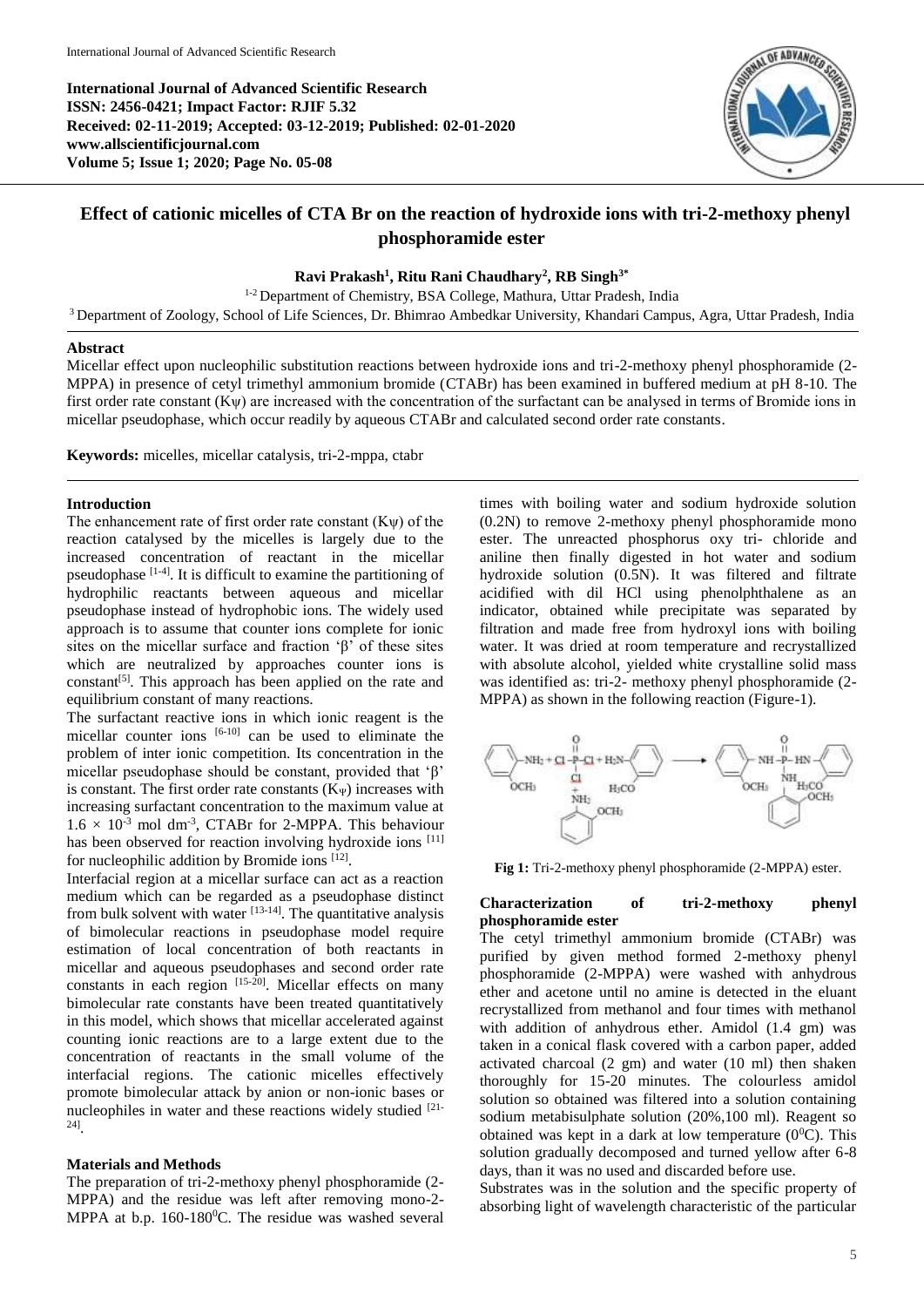substances. Basic principle of absorption is utilised in the measurement of various concentrations. The spectro photometer utilised a source of radiant energy, to isolate a band of radiant energy which is focused on to the solution than measured with a detector. Kinetic study for the hydrolysis of all the mono, di and tri ester was followed by spectrophotometrically. This method was involves the quantitative estimation of inorganic phosphates formed from the hydrolysis of phosphate esters. The inorganic phosphate react with ammonium molybdate and forms a phosphomolybdate complex,  $(NH_4)_3$  PO<sub>4</sub>.12 MoO<sub>3</sub>, which is reduced to molybdenum blue, a soluble complex by addition of a mixture of 2, 4-diamino phenyl hydrochloride and sodium metabisulphite solutions. The blue colour so produced took seven min. to reach its maximum intensity then it remained stable for next 30 min. The intensity of blue colour is directly proportional to the amount of free phosphoric acid. It is independent to temperature over the range of  $8-26^{\circ}$ C. The optical density of blue colour so generated was measured by spectrophotometer, filtered with red filter of "Kodak" 360 mm and purified by standard method [11] .

Kinetic runs were performed using double distilled water. All reactions were carried out at  $40\pm0.5^{\circ}\text{C}$  and pH 9.0. The reactions were followed by spectrophotometer at the absorbance 662 nm to obtain the first order rate constant  $(K_{\Psi}).$ 

#### **Results and Discution**

Reactions of tri methyl phosphate were prepared at different concentration of CTABr at which the pseudophase first order rates are constant. The effect of cationic micelles of CTABr on the rate constants of hydroxyl ion with tri-2- MPPA are given in Table-1. The reaction between the observed pseudo first order rate constant  $(K_{\psi})$  and surfactant concentration [Dn] for a spontaneous phosphorylation of tri-2-MPPA may be shown in the following scheme:

$$
\begin{array}{c|c} \multicolumn{3}{c|}{E_8}\\ \multicolumn{3}{c|}{K_9}\\ \multicolumn{3}{c|}{K_w}&\multicolumn{3}{c}{K_m}\\ \multicolumn{3}{c|}{K_w}&\multicolumn{3}{c}{K_m}\\ \multicolumn{3}{c|}{K_w}&\multicolumn{3}{c}{K_m}\\ \multicolumn{3}{c|}{W_w}&\multicolumn{3}{c}{K_m}\\ \multicolumn{3}{c|}{V_w}&\multicolumn{3}{c}{K_m}\\ \multicolumn{3}{c|}{V_w}&\multicolumn{3}{c}{V} &\multicolumn{3}{c} \end{array}
$$

Where,  $S_w$  and  $S_m$  are substrate in aqueous and micellar pseudophase respectively, which K' and K'm are the related first order rate constant and  $K_s$  is binding constant  $[12]$ . The concentration of micellized surfactant,  $D_n$  is that of total surfactant. Concentration less than of monomeric surfactant, which is assumed to be given by Critical Micelle Concentration  $(CMC)$  <sup>[13]</sup> provide that equilibrium is maintained between substrate in micelle and aqueous solution shown in equation (1).

$$
K_{\mathcal{R}} = \text{RSE} + K_{\mathcal{R}} + K_{\mathcal{R}} \text{ (D)} \cdot \text{CMC}
$$
\n
$$
K_{\mathcal{R}} = \text{RSE} \text{ (B)} \text{ (B)} \text{ (C)} \text{ (D)} \text{ (D)} \text{ (D)} \text{ (D)} \text{ (D)} \text{ (E)} \text{ (E)} \text{ (E)} \text{ (E)} \text{ (E)} \text{ (E)} \text{ (E)} \text{ (E)} \text{ (E)} \text{ (E)} \text{ (E)} \text{ (E)} \text{ (E)} \text{ (E)} \text{ (E)} \text{ (E)} \text{ (E)} \text{ (E)} \text{ (E)} \text{ (E)} \text{ (E)} \text{ (E)} \text{ (E)} \text{ (E)} \text{ (E)} \text{ (E)} \text{ (E)} \text{ (E)} \text{ (E)} \text{ (E)} \text{ (E)} \text{ (E)} \text{ (E)} \text{ (E)} \text{ (E)} \text{ (E)} \text{ (E)} \text{ (E)} \text{ (E)} \text{ (E)} \text{ (E)} \text{ (E)} \text{ (E)} \text{ (E)} \text{ (E)} \text{ (E)} \text{ (E)} \text{ (E)} \text{ (E)} \text{ (E)} \text{ (E)} \text{ (E)} \text{ (E)} \text{ (E)} \text{ (E)} \text{ (E)} \text{ (E)} \text{ (E)} \text{ (E)} \text{ (E)} \text{ (E)} \text{ (E)} \text{ (E)} \text{ (E)} \text{ (E)} \text{ (E)} \text{ (E)} \text{ (E)} \text{ (E)} \text{ (E)} \text{ (E)} \text{ (E)} \text{ (E)} \text{ (E)} \text{ (E)} \text{ (E)} \text{ (E)} \text{ (E)} \text{ (E)} \text{ (E)} \text{ (E)} \text{ (E)} \text{ (E)} \text{ (E)} \text{ (E)} \text{ (E)} \text{ (E)} \text{ (E)} \text{ (E)} \text{ (E)} \text{ (E)} \text{ (E)} \text{ (E)} \text{ (E)} \text{ (E)} \text{ (E)} \text{ (E)} \text{ (E)} \text{ (E)} \text{ (E)} \text{ (E)} \text{ (E)} \text{ (E)} \text{ (E)} \text{ (E)} \text{ (E)} \text{ (
$$

It is assumed that interaction of two or more counter ions with anionic micelles are governed by the ion exchange equilibrium equation (2).

$$
\text{OH}^{\star}{}_{\mathbf{z}} + \mathbf{B}_{\text{av}} \xrightarrow{\qquad \qquad } \text{OH}^{\star}{}_{\mathbf{u}} + \mathbf{B}_{\text{av}} \qquad \qquad - \text{--} \tag{2}
$$

Where, m and w in parentheses denotes micellar and aqueous pseudophases respectively. Equilibrium and ion exchange constants for OH- and denoted by  $K_{\text{Br}}^{\text{OH}}$  can be given by the equation (3).

$$
\mathbb{K}^{OII} \mathbf{B}_r = [OH_{w}] \left[Br_{m} \right] / [OH_{m}] \left[Br_{w} \right] \tag{3}
$$

By employing the following equation (4) and (5), the first order rate constants K'w and K'm are conveniently converted into second order rate constants Kw and Km respectively.

$$
K'w = K_w [OH^w]
$$
  
\n
$$
K_w = K_{ww} [OH^w]
$$
  
\n
$$
K_w = K_{ww} [OH^w]
$$
  
\n
$$
K_w = 100
$$
  
\n
$$
m = 100
$$
  
\n
$$
m = 100
$$
  
\n
$$
m = 100
$$
  
\n
$$
m = 100
$$
  
\n
$$
m = 100
$$
  
\n
$$
m = 100
$$
  
\n
$$
m = 100
$$
  
\n
$$
m = 100
$$
  
\n
$$
m = 100
$$
  
\n
$$
m = 100
$$
  
\n
$$
m = 100
$$
  
\n
$$
m = 100
$$
  
\n
$$
m = 100
$$
  
\n
$$
m = 100
$$
  
\n
$$
m = 100
$$
  
\n
$$
m = 100
$$
  
\n
$$
m = 100
$$
  
\n
$$
m = 100
$$
  
\n
$$
m = 100
$$
  
\n
$$
m = 100
$$
  
\n
$$
m = 100
$$
  
\n
$$
m = 100
$$
  
\n
$$
m = 100
$$
  
\n
$$
m = 100
$$
  
\n
$$
m = 100
$$
  
\n
$$
m = 100
$$
  
\n
$$
m = 100
$$
  
\n
$$
m = 100
$$
  
\n
$$
m = 100
$$
  
\n
$$
m = 100
$$
  
\n
$$
m = 100
$$
  
\n
$$
m = 100
$$
  
\n
$$
m = 100
$$
  
\n
$$
m = 100
$$
  
\n
$$
m = 100
$$
  
\n
$$
m = 100
$$
  
\n
$$
m = 100
$$
  
\n
$$
m = 100
$$

Where,  $m<sup>S</sup>_{OH}$  is the concentration of reactive ions in micelle, since m<sup>s</sup><sub>OH</sub> is expressed in the molar ratio values of second order rate constant Km cannot be compared directly with second order rate constants indicate because of different dimensions. They can be converted into  $K_2m$ , which is the second order rate constant expressed in moles of reactant per dm 3(L) of stern layer. This quantity is estimated to be 140 ml or 0.14L for (CTABr) K2m has been calculated from the following equation (6).

$$
K_1m = 0.14 K_m 2.3 * 10^5 rad^2 dm^3 mc^2
$$

The equation (1) can be written in the following manner as in the equation (7).

$$
K_{\nu} = K_{\nu} [OH_{\nu}]+K'_{\nu}K_{5}m^{a}\omega_{H} [D_{n}] / 1 + K_{5} [D_{n}]
$$

It is assumed that  $K^{OH}_{Br}$  and β is the fraction of micellar head groups neutralised by counter ions may be treated as independent nature of a concentration of counter ions (8) for mixture of OH<sup>-</sup> and Br<sup>-</sup> is identical with  $m<sup>s</sup>_{OH} + m<sup>s</sup>_{Br}$ . The concentration of OH-<sup>w</sup> and OH-<sup>m</sup> are expressed in terms of total concentration in solution, so that  $[OH^-]_T$  and  $[Br-)_T$  can be shown in the equation (8) and (9).

$$
[OH1]T = [OH1] + msOH [Dn][Br1]T = [Br- + [β-msOH] [Dn]--- (9)--- (9)
$$

The substitution for  $[OH]_T [OH]_W]_T [Br]_W$  with  $[OH]_T$  and [Br<sup>-</sup>]<sub>T</sub> in equation(3) leads to the equation(10).

$$
|w^{t_{0},\beta}+w^{t_{0}}|\frac{|O\mathbb{H}^{t_{0}}+K^{O\!H_{0}}\cap B\mathbb{H}^{t_{1}}}{|K^{O\!H_{0}}\cap I|[D_{t}]}-\beta-\frac{|I(O\mathbb{H}^{t_{1}})}{|K^{O\!H_{0}}\cap I|[D_{t}]}-\cdots-(-10))
$$

The selecting value of  $[K_{Br}^{OH}]$  and  $\beta$  as 10 and 0.75 respectively, m<sup>s</sup><sub>OH</sub> has been calculated for reaction at 0.451  $\times$  10<sup>-2</sup> mol dm<sup>3</sup>[OH<sup>-</sup>] ion as given in Table-2. For convenience equation (7) may be arrange as shown in equation (11).

$$
K_W - K^{\prime}w \big/ m^2 \text{OR} = K_m K_m K_t, K\psi \big/ m^2 \text{OR}
$$

The reaction between  $K_{\psi}$  -K'w/m<sup>s</sup><sub>OH</sub> and  $K_{\psi}/m^s$ <sub>OH</sub> are linear at different [CTABr] and yield value of Ks, Km [OH-]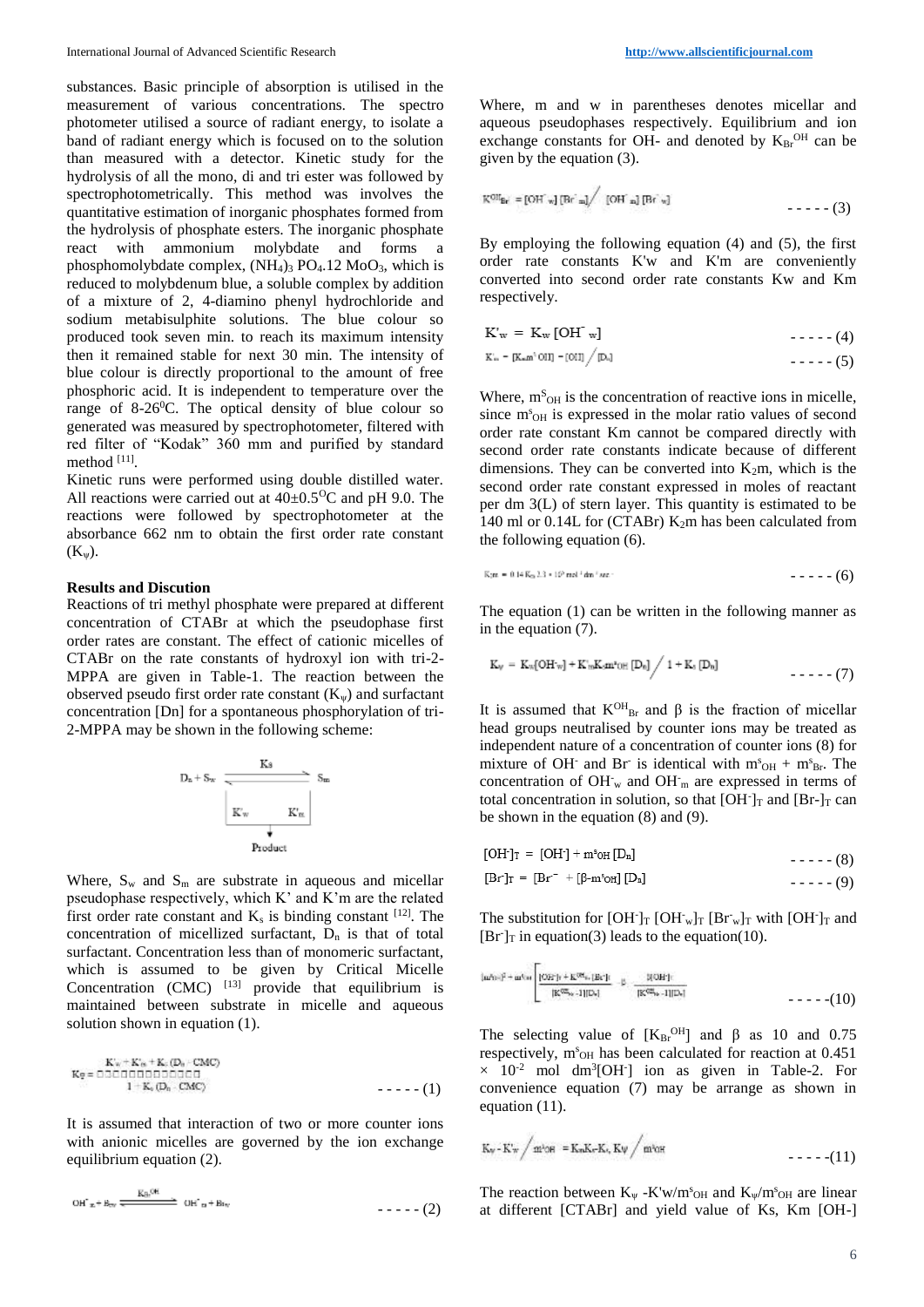summarised in Table-3. From the results present in Table-3, it is evident that maximum rate enhancement occur in the region of [CTABr] at which bulk of the substrate in corporated into the micelles. The aryl part of substrate, dianion is deeply buried in interior of micelles and the phosphates di-anion are suitably exposed to nucleophilic attack by [OH- ] ion which is present lower concentration in the micelles. Besides of this di-anion of mono phosphate ester are relatively hydrophobic and polarisable anions bind to micelles the specific interaction but coulombic binding is

much important in binding of hydrophilic anions. The dianions of mono phosphate ester is polarisable and not very hydrophilic

interact with phosphate atom of C-N-P linkages present in Zwitter ionic forms of mono phosphate ester forming hydrogen bonded cyclic intermediate by entrap of reducing this interaction considerably the coulombic interactions [OH- ] ions. In cationic micelles was described to a higher surface charge density at cationic as compared with the anionic centre.

**Table 1:** Pseudo first order rate constants for the reaction of NaOH with tri-2- MPPA in presence of different CTABr concentration at pH 9.0 and Tem.  $40\pm0.5^{\circ}$ C

|     |     | S. No. $CTABr \times 10^{-3}$ mol dm <sup>-3</sup> Pseudo first order rate constant of tri-2-MPPA, $K_{\psi} 10^5$ sec <sup>-1</sup> |
|-----|-----|--------------------------------------------------------------------------------------------------------------------------------------|
|     | 0.4 | 2.99                                                                                                                                 |
| 2.  | 0.6 | 3.52                                                                                                                                 |
| 3.  | 0.8 | 4.07                                                                                                                                 |
| -4. | 1.0 | 5.18                                                                                                                                 |
| 5.  | 1.2 | 5.80                                                                                                                                 |
| 6.  | 1.4 | 6.64                                                                                                                                 |
| 7.  | 1.6 | 6.97                                                                                                                                 |
| 8.  | 1.8 | 5.76                                                                                                                                 |
| 9.  | 2.0 | 4.80                                                                                                                                 |

**Table 2:** Relation between  $K_{\psi}$  -K'<sub>w</sub>/m<sup>s</sup><sub>OH</sub> and -K<sub> $\psi$ </sub>/m<sup>s</sup><sub>OH</sub> of tri-2-MPPA at pH 9.0 and Tem. 40±0.5<sup>o</sup>C.

| S. No.                   | $K_{\nu}$ 10 <sup>5</sup> sec <sup>-1</sup> | $\mathbf{K}_{\Psi}$ - $\mathbf{K}'_{\mathbf{w}} \times 10^2 \,\mathbf{m}^{\mathrm{s}}$ OH $[\mathbf{D}_{\mathrm{n}}]$ | $-{\rm K}_{\nu}{}^2 \times 10^5$ sec <sup>-1</sup> m <sup>s</sup> OH |  |  |
|--------------------------|---------------------------------------------|-----------------------------------------------------------------------------------------------------------------------|----------------------------------------------------------------------|--|--|
| 1.                       | 2.99                                        | 8.26                                                                                                                  | 26.00                                                                |  |  |
| 2.                       | 3.52                                        | 11.14                                                                                                                 | 30.61                                                                |  |  |
| 3.                       | 4.67                                        | 17.39                                                                                                                 | 40.61                                                                |  |  |
| 4.                       | 5.18                                        | 20.16                                                                                                                 | 45.04                                                                |  |  |
| 5.                       | 5.80                                        | 2353                                                                                                                  | 50.43                                                                |  |  |
| 6.                       | 6.64                                        | 28.10                                                                                                                 | 57.74                                                                |  |  |
| $\overline{\phantom{0}}$ | 6.97                                        | 29.89                                                                                                                 | 60.61                                                                |  |  |

Table 3: Ion exchange parameter and second order rate constant for reaction of tri-2- mppa with oh in micellar pseudophase at ph 9.0 and tem.  $40 \pm 0.5^{\circ}$ c.

|     | <b>S. No. KOH Br</b> | $10^2 \times \text{[OH]}\text{T}$<br>$mol \, \text{dm}^{-3}$ | $mol-1$ |      | sec <sup>-</sup> | dm <sup>-1</sup><br>$\cdot$ sec $\cdot$ | $\int$ m <sup>s</sup> <sub>OH</sub> $\int$ K <sub>s</sub> mol dm <sup>-</sup> $\int$ 10 <sup>5</sup> K <sup>'</sup> <sub>w</sub> $\left 10^{5}$ KW mol $\right $ K <sub>m</sub> 10 <sup>5</sup> mol<br>$dm^{-3}$ sec <sup>-1</sup> | $ \text{K}^{\text{m}}_{2}\times10^{5}\text{ mol}^{-1} $ [OH] <sub>m</sub> mol $ [\text{OH}^{-1}]_{\text{w}}$ mol $ $<br>sec <sup>-</sup> | $dm^-$ | $dm^{-3}$ |      |
|-----|----------------------|--------------------------------------------------------------|---------|------|------------------|-----------------------------------------|------------------------------------------------------------------------------------------------------------------------------------------------------------------------------------------------------------------------------------|------------------------------------------------------------------------------------------------------------------------------------------|--------|-----------|------|
| . . | 14.7                 | <u> 2.Z</u>                                                  | 0.115   | 26.3 |                  |                                         | 6.06                                                                                                                                                                                                                               | 0.85                                                                                                                                     | U.,    | 0.0218    | 0.87 |

### **References**

- 1. Prakash Ravi. Annals of Natural Sciences. 2018; 4(4):14-17.
- 2. Prakash Ravi, Singh RB, International Journal of Academic Research and Development. 2019; 4(2):70- 72
- 3. Singh AP, Verma RC, Kushwaha RS. Research Journal of Ultra Chemistry. 2012; 9(1):23-30.
- 4. Singh AP, Verma RC, Kushwaha RS. Research Journal of Chemical Sciences. 2013; 3(8):63-67.
- 5. Mortinek K, Yatsiimirski AV, Berezin IV. Micellization Solubilization Microemulsion, Plenum Press, New York. 1997; 2:489-495.
- 6. Quina FH, Chaimavich H. Journal of Physical Chemistry. 1979; 83:1844-1848.
- 7. Chaimavich H, Bonihla JBS, Politi M, Quina FH. Journal of Physical Chemistry. 1979; 83:1851-1856.
- 8. Funasaki N, Murata A, Chem. Pharma. Bull. 1980; 28:805-810.
- 9. Bunton CA, Romosted LS, Supelveda L. Journal of Physical Chemistry. 1980; 84:2611- 2616.
- 10. Bunton CA, Romosted LS, Savelli GJ. Amer. Chem. Soc. 1979; 101:1253-1258.
- 11. Bunton CA, Romosted LS, Savelli G, Gan LH, Moffat

JR. Journal of Physical Chemistry. 1981; 85:4118- 4122.

- 12. Al Lohedon H, Bunton CA, Org J. Chem. J. 47:1160- 1164.
- 13. Bunton CA, Robinson L, Sepulveda L, Org J. Chem. 1970; 35:108-112.
- 14. Bunton CA, Mhala MM, Moffat JR, Monarres D, Saveli G, Org J, *et al*. Chem. 1984; 49:426-430.
- 15. Tascioglu, S., Tetrahedron. 1996; 52:11143-11152.
- 16. Romosted LS, Bunton CA, Yao J Curr. Opin Colloid Interface Sci. 1997; 2:622-628.
- 17. Romosted, L.S., Micellization, Solubilization and Microemulsion, Plenum, New York. 1997; 2:509-530.
- 18. Romosted, L.S., Journal of Physical Chemistry. 1985; 90: 5107-5113.
- 19. Bunton CA, Moffat JRJ. Phys. Chem. 1986; 90:538- 541
- 20. Cordes EH Pure, Appl. Chem. 1978; 50:617-620.
- 21. Bunton CA, Robinson L, J. Org. Chem. 1969; 34:733- 738.
- 22. Bunton CA, Crrichelli G, Ihara Y, Supelveda L. J. Amer. Chem. Soc. 1979; 101:2429-2432.
- 23. Bunton CA, Junggern SL. J. Chem. Soc. Perkin Trans. 1984; 2:255-260.